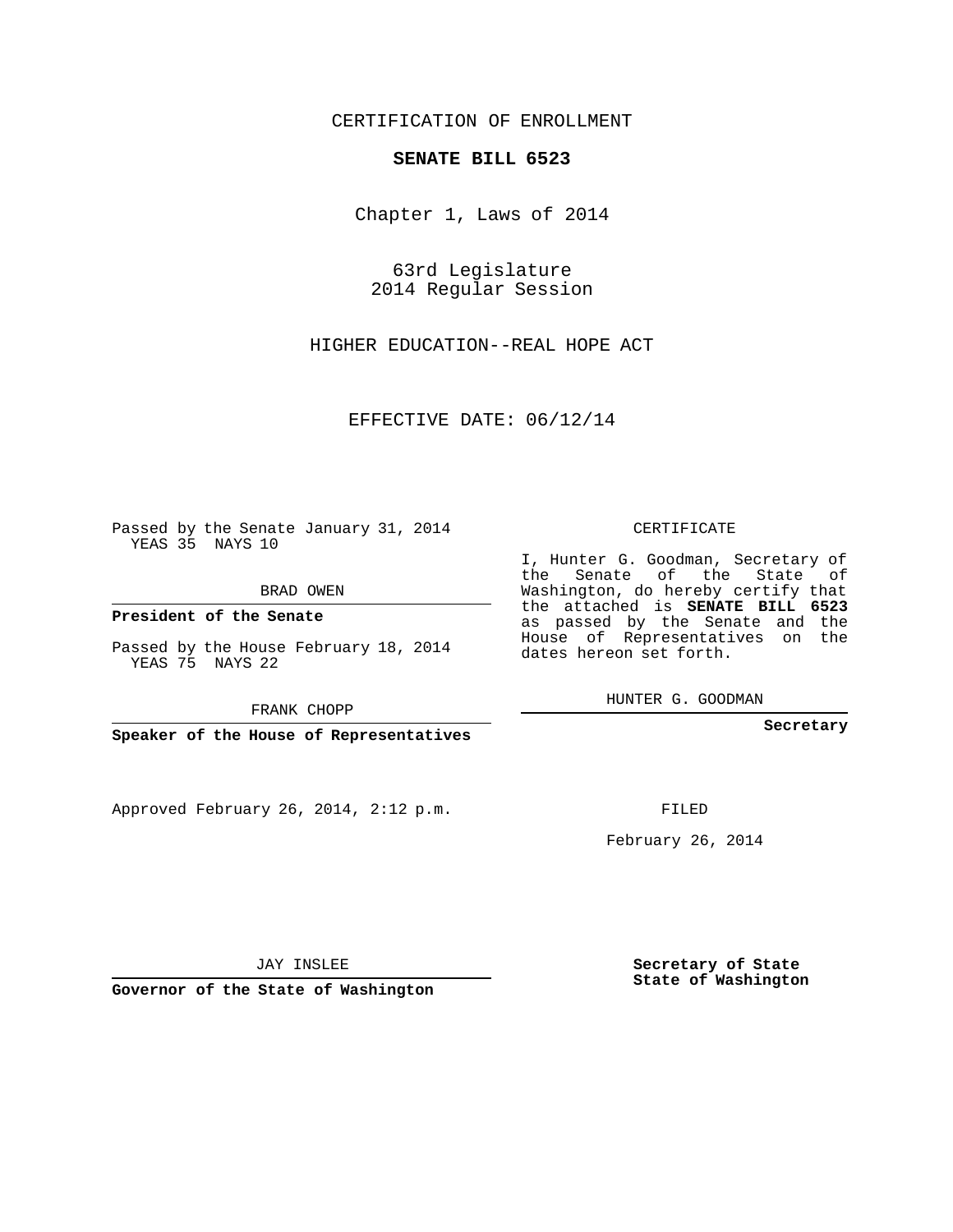## **SENATE BILL 6523** \_\_\_\_\_\_\_\_\_\_\_\_\_\_\_\_\_\_\_\_\_\_\_\_\_\_\_\_\_\_\_\_\_\_\_\_\_\_\_\_\_\_\_\_\_

\_\_\_\_\_\_\_\_\_\_\_\_\_\_\_\_\_\_\_\_\_\_\_\_\_\_\_\_\_\_\_\_\_\_\_\_\_\_\_\_\_\_\_\_\_

Passed Legislature - 2014 Regular Session

## **State of Washington 63rd Legislature 2014 Regular Session**

**By** Senators Bailey, Tom, Fain, Litzow, Hill, Dammeier, Kohl-Welles, McAuliffe, Pedersen, Billig, Ranker, Hatfield, Mullet, Hobbs, Liias, Fraser, Nelson, Conway, McCoy, Keiser, Chase, Hasegawa, Frockt, Rolfes, Cleveland, Darneille, Kline, and Eide

Read first time 01/31/14.

 1 AN ACT Relating to expanding higher education opportunities for 2 certain students; amending RCW 28B.92.010; creating a new section; and 3 making an appropriation.

4 BE IT ENACTED BY THE LEGISLATURE OF THE STATE OF WASHINGTON:

 5 **Sec. 1.** RCW 28B.92.010 and 2004 c 275 s 34 are each amended to 6 read as follows:

 The purposes of this chapter are to establish the principles upon which the state financial aid programs will be based and to establish the state of Washington state need grant program, thus assisting financially needy or disadvantaged students domiciled in Washington to obtain the opportunity of attending an accredited institution of higher education. State need grants under this chapter are available only to students who are resident students as defined in RCW 28B.15.012(2) (a) 14 through  $((\{d\})$  (e) or any person who has completed the full senior 15 year of high school and obtained a high school diploma, either at a Washington public high school or private high school approved under chapter 28A.195 RCW, or a person who has received the equivalent of a 18 diploma; who has lived in Washington state for at least three years 19 immediately before receiving the diploma or its equivalent; who has